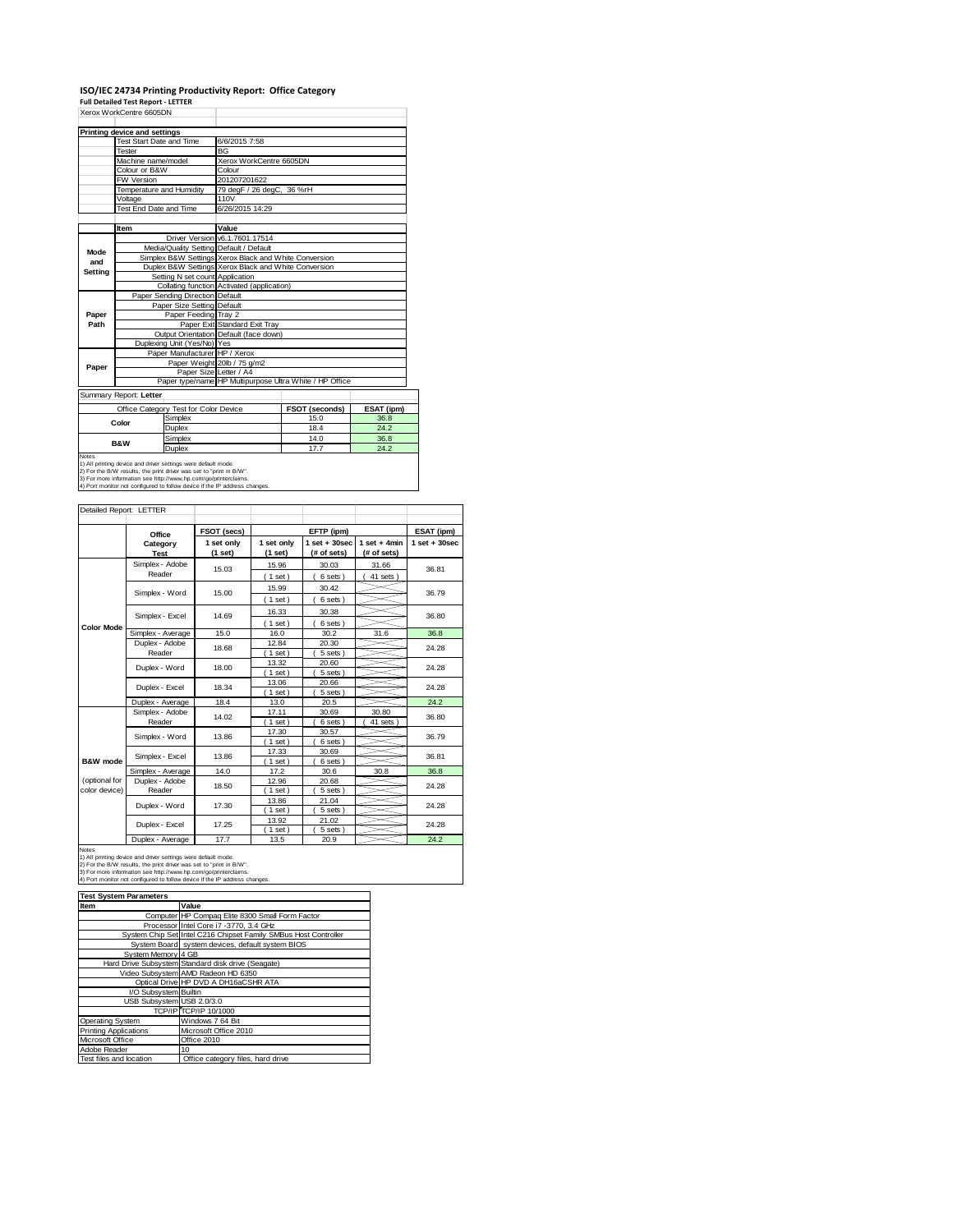### **ISO/IEC 24734 Printing Productivity Report: Office Category Full Detailed Test Report ‐ A4**

|                          | Xerox WorkCentre 6605DN                 |                                                         |
|--------------------------|-----------------------------------------|---------------------------------------------------------|
|                          |                                         |                                                         |
|                          | Printing device and settings            |                                                         |
|                          | <b>Test Start Date and Time</b>         | 6/6/2015 7:58                                           |
|                          | Tester                                  | <b>BG</b>                                               |
|                          | Machine name/model                      | Xerox WorkCentre 6605DN                                 |
|                          | Colour or B&W                           | Colour                                                  |
|                          | FW Version                              | 201207201622                                            |
|                          | Temperature and Humidity                | 79 degF / 26 degC, 36 %rH                               |
|                          | Voltage                                 | 110V                                                    |
|                          | Test End Date and Time                  | 6/26/2015 14:29                                         |
|                          |                                         |                                                         |
|                          | Item                                    | Value                                                   |
|                          |                                         | Driver Version v6.1.7601.17514                          |
| Mode                     | Media/Quality Setting Default / Default |                                                         |
| and                      |                                         | Simplex B&W Settings Xerox Black and White Conversion   |
| Setting                  |                                         | Duplex B&W Settings Xerox Black and White Conversion    |
|                          | Setting N set count Application         |                                                         |
|                          |                                         | Collating function Activated (application)              |
|                          | Paper Sending Direction Default         |                                                         |
|                          | Paper Size Setting Default              |                                                         |
| Paper                    | Paper Feeding Tray 2                    |                                                         |
| Path                     |                                         | Paper Exit Standard Exit Tray                           |
|                          |                                         | Output Orientation Default (face down)                  |
|                          | Duplexing Unit (Yes/No) Yes             |                                                         |
|                          | Paper Manufacturer HP / Xerox           |                                                         |
| Paper                    |                                         | Paper Weight 20lb / 75 g/m2                             |
|                          | Paper Size Letter / A4                  |                                                         |
|                          |                                         | Paper type/name HP Multipurpose Ultra White / HP Office |
| $\overline{\phantom{0}}$ |                                         |                                                         |

Summary Report: **A4**

| Office Category Test for Color Device                                        |         | FSOT (seconds) | <b>ESAT (ipm)</b> |  |
|------------------------------------------------------------------------------|---------|----------------|-------------------|--|
| Colour                                                                       | Simplex | 15.3           | 35.0              |  |
|                                                                              | Duplex  | 18.8           | 23.5              |  |
| <b>B&amp;W</b>                                                               | Simplex | 14.6           | 35.0              |  |
|                                                                              | Duplex  | 18.2           | 23.5              |  |
| <b>Notes</b><br>1) All printing doving and driver cottings were default mode |         |                |                   |  |
|                                                                              |         |                |                   |  |

1) All printing device and driver settings were default mode.<br>2) For the B/W results, the print driver was set to "print in B/W".<br>3) For more information see http://www.hp.com/go/printerclaims.<br>4) Port monitor not configur

#### Detailed Report: A4

|                     | Office                  | FSOT (secs)           |                       | EFTP (ipm)                       |                               | ESAT (ipm)        |
|---------------------|-------------------------|-----------------------|-----------------------|----------------------------------|-------------------------------|-------------------|
|                     | Category<br><b>Test</b> | 1 set only<br>(1 set) | 1 set only<br>(1 set) | $1$ set $+30$ sec<br>(# of sets) | $1$ set + 4min<br>(# of sets) | $1$ set $+30$ sec |
|                     | Simplex - Adobe         | 15.42                 | 15.55                 | 29.00                            | 27.72                         | 35.04             |
|                     | Reader                  |                       | (1 set)               | 6 sets)                          | 39 sets                       |                   |
|                     | Simplex - Word          | 14.91                 | 16.09                 | 29.18                            |                               | 35.04             |
|                     |                         |                       | (1 set)               | 6 sets)                          |                               |                   |
|                     |                         |                       | 15.64                 | 28.41                            |                               |                   |
| Colour<br>Mode      | Simplex - Excel         | 15.34                 | (1 set)               | 6 sets)                          |                               | 35.03             |
|                     | Simplex - Average       | 15.3                  | 15.7                  | 28.8                             | 27.7                          | 35.0              |
|                     | Duplex - Adobe          | 18.95                 | 12.66                 | 19.90                            |                               | 23.50             |
|                     | Reader                  |                       | 1 set)                | 5 sets)                          |                               |                   |
|                     | Duplex - Word           | 18.43                 | 13.02                 | 20.14                            |                               | 23.50             |
|                     |                         |                       | $1$ set)              | 5 sets)                          |                               |                   |
|                     | Duplex - Excel          | 18.99                 | 12.62<br>$1$ set)     | 20.12<br>5 sets)                 |                               | 23.50             |
|                     | Duplex - Average        | 18.8                  | 12.7                  | 20.0                             |                               | 23.5              |
|                     | Simplex - Adobe         |                       | 16.37                 | 29.36                            | 29.21                         |                   |
|                     | Reader                  | 14.65                 | $1$ set)              | 6 sets)                          | 39 sets                       | 35.04             |
|                     | Simplex - Word          | 14.20                 | 16.89                 | 29.88                            |                               | 35.04             |
|                     |                         |                       | (1 set)               | 6 sets)                          |                               |                   |
|                     | Simplex - Excel         | 14.80                 | 16.21                 | 29.48                            |                               | 35.04             |
| <b>B&amp;W</b> mode |                         |                       | $1$ set)              | 6 sets)                          |                               |                   |
|                     | Simplex - Average       | 14.6                  | 16.4                  | 29.5                             | 29.2                          | 35.0              |
| (optional for       | Duplex - Adobe          | 18.86                 | 12.70                 | 20.04                            |                               | 23.50             |
| color device)       | Reader                  |                       | $1$ set)              | 5 sets)                          |                               |                   |
|                     | Duplex - Word           | 17.58                 | 13.64                 | 20.38                            |                               | 23.50             |
|                     |                         |                       | $1$ set)              | 5 sets)                          |                               |                   |
|                     | Duplex - Excel          | 17.91                 | 13.38                 | 20.14                            |                               | 23.50             |
|                     |                         |                       | $1$ set)              | 5 sets)                          |                               |                   |
| <b>Notes</b>        | Duplex - Average        | 18.2                  | 13.2                  | 20.1                             |                               | 23.5              |

**Test System Parameters**

| <b>Test System Parameters</b> |                                                                 |  |  |  |
|-------------------------------|-----------------------------------------------------------------|--|--|--|
| Item                          | Value                                                           |  |  |  |
|                               | Computer HP Compaq Elite 8300 Small Form Factor                 |  |  |  |
|                               | Processor Intel Core i7 -3770, 3.4 GHz                          |  |  |  |
|                               | System Chip Set Intel C216 Chipset Family SMBus Host Controller |  |  |  |
|                               | System Board system devices, default system BIOS                |  |  |  |
| System Memory 4 GB            |                                                                 |  |  |  |
|                               | Hard Drive Subsystem Standard disk drive (Seagate)              |  |  |  |
|                               | Video Subsystem AMD Radeon HD 6350                              |  |  |  |
|                               | Optical Drive HP DVD A DH16aCSHR ATA                            |  |  |  |
| I/O Subsystem Builtin         |                                                                 |  |  |  |
| USB Subsystem USB 2.0/3.0     |                                                                 |  |  |  |
|                               | TCP/IP TCP/IP 10/1000                                           |  |  |  |
| Operating System              | Windows 7 64 Bit                                                |  |  |  |
| <b>Printing Applications</b>  | Microsoft Office 2010                                           |  |  |  |
| Microsoft Office              | Office 2010                                                     |  |  |  |
| Adobe Reader                  | 10                                                              |  |  |  |
| Test files and location       | Office category files, hard drive                               |  |  |  |

#### **ISO/IEC 17629 First Print Out Time Report: Office Category Full Detailed Test Report ‐ LETTER**

| Full Detailed Test Report - LETTER |  |
|------------------------------------|--|
| Xerox WorkCentre 6605DN            |  |
|                                    |  |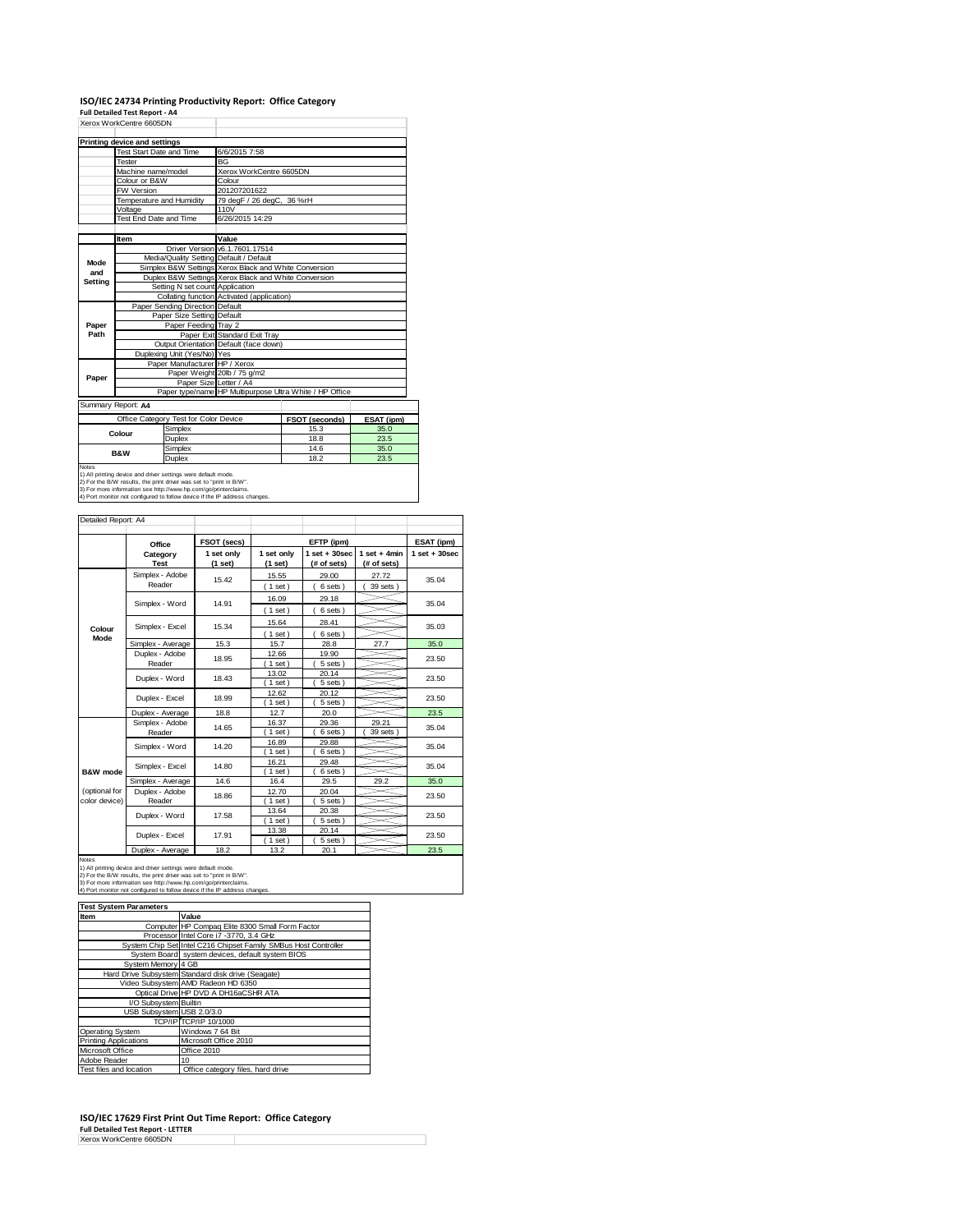|             | Printing device and settings |                                |
|-------------|------------------------------|--------------------------------|
|             | Test Start Date and Time     | 6/3/2015 11:58                 |
|             | <b>Tester</b>                | <b>BG</b>                      |
|             | Machine name/model           | Xerox WorkCentre 6605DN        |
|             | Colour or B&W                | Colour                         |
|             | <b>FW Version</b>            | 201207201622                   |
|             | Configuration (options)      | Default                        |
|             | Controller                   | 02.00.00                       |
|             | Printing device page count   | Not Specified                  |
|             | Printing supplies page count | Not Specified                  |
|             | Temperature and Humidity     | 78 degF / 26 degC, 25 %rH      |
|             | Voltage                      | 110V                           |
|             | Test End Date and Time       | 8/4/2015 8:15                  |
|             |                              |                                |
|             | Item                         | Value                          |
| <b>Mode</b> | PDL and driver version       | v6.1.7601.17514                |
| and         | Print Quality mode           | default                        |
| Setting     | <b>B&amp;W</b> settings      | default                        |
|             | Paper feed orientation       | Short Edge                     |
|             | Paper type setting           | default                        |
| Paper       | Paper feeding                | Standard cassette              |
|             | Paper exit                   | Standard exit tray             |
| Paper Path  | Output orientation           | default (face up or face down) |

| ISO First Page Out Time Summary Report: Office Category |         |                                  |  |  |
|---------------------------------------------------------|---------|----------------------------------|--|--|
| Summary Report: Letter                                  |         |                                  |  |  |
|                                                         |         | <b>FPOT from Ready (seconds)</b> |  |  |
| Color                                                   | Simplex | 9.93                             |  |  |
|                                                         | Duplex  | 13.39                            |  |  |

Simplex 9.01<br>Duplex 12.64 Duplex Notes<br>1) All printing device and driver settings were default mode.<br>2) For the B/W results, the print driver was set to "print in B/W".<br>3) For more information see http://www.hp.com/go/printerclaims.<br>4) Port monitor not co **B&W**

**ISO First Page Out Time Report: Office Category Detailed Report: LETTER Word Excel Delay Time Adobe Average (seconds) (seconds) (seconds) Reader (seconds)** FPOT from Ready - Simplex 9.43 9.99 10.37 9.93 48 Seconds FPOT from Ready - Duplex 13.06 13.46 13.64 13.39 48 Seconds FPOT from Sleep - Simplex 23.17 65 Minutes **Color Mode** Recovery Time 2.8  $\overline{\phantom{a}}$  $\overline{\phantom{a}}$  $\times$ FPOT from Off - Simplex  $\sim$   $\sim$  60.01  $\prec$ Warm-up Time 49.64  $\overline{\phantom{0}}$  $\overline{\phantom{0}}$ FPOT from Ready - Simplex 8.81 8.88 9.33 9.01 48 Seconds FPOT from Ready - Duplex 11.88 12.30 13.73 12.64 48 Seconds FPOT from Sleep - Simplex 22.75 65 Minutes **B&W Mode**  $>\!\!\!\times$ Recovery Time 13.4  $>\!<$ FPOT from Off - Simplex 52.22  $\backslash$  $\overline{\times}$ Warm-up Time 42.89

Notes<br>1) All printing device and driver settings were default mode.<br>2) For the B/W results, the print driver was set to "print in B/W".<br>3) For more information see http://www.hp.com/go/printerclaims.<br>4) Port monitor not co

|                 | <b>Test System Parameters</b> |                                                       |  |  |
|-----------------|-------------------------------|-------------------------------------------------------|--|--|
|                 | <b>Item</b>                   | Value                                                 |  |  |
|                 | Computer                      | HP Compaq Elite 8300 Small Form Factor                |  |  |
|                 | Processor                     | Intel Core i7 -3770, 3.4 GHz                          |  |  |
|                 | System Chip Set               | Intel C216 Chipset Family SMBus Host Controller       |  |  |
|                 | System Board                  | system devices, default system BIOS                   |  |  |
| Test            | System Memory                 | 4 GB                                                  |  |  |
| System          | <b>Hard Drive Subsystem</b>   | Standard disk drive (Seagate)                         |  |  |
|                 | Video Subsystem               | AMD Radeon HD 6350                                    |  |  |
|                 | Optical Drive                 | HP DVD A DH16aCSHR ATA                                |  |  |
|                 | I/O Subsystem                 | Builtin                                               |  |  |
|                 | <b>USB Subsystem</b>          | USB 2.0/3.0                                           |  |  |
| Printina        |                               |                                                       |  |  |
| Device          | TCP/IP                        | 10/1000                                               |  |  |
| Connection      |                               |                                                       |  |  |
|                 | <b>Operating System</b>       | Windows 7 Business/Ultimate, 64 bit, Build 7601, SP 1 |  |  |
|                 |                               | Microsoft Office 2010 SP2                             |  |  |
| <b>Software</b> | <b>Printing Applications</b>  | Adobe Reader 10.1.4                                   |  |  |
|                 | <b>Print Driver</b>           | v6.1.7601.17514                                       |  |  |

#### **ISO/IEC 17629 First Print Out Time Report: Office Category**

**Full Detailed Test Report ‐ A4** Xerox WorkCentre 6605DN

| <b>Printing device and settings</b> |                         |
|-------------------------------------|-------------------------|
| Test Start Date and Time            | 6/3/2015 11:58          |
| <b>Tester</b>                       | <b>BG</b>               |
| Machine name/model                  | Xerox WorkCentre 6605DN |
| Colour or B&W                       | Colour                  |
| <b>EW Version</b>                   | 201207201622            |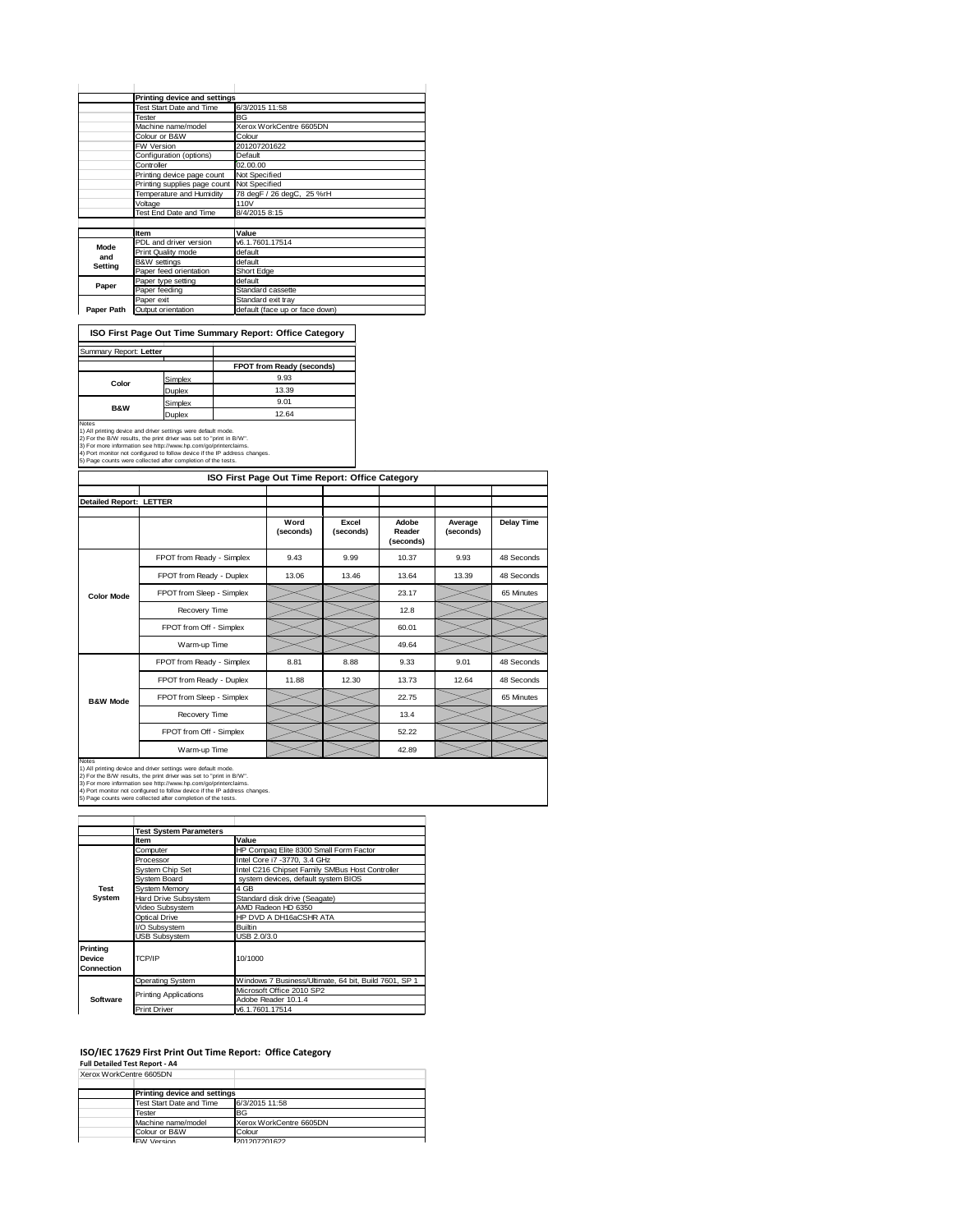|             | <b>FW VEISIULI</b>           | ZUIZUI ZUIDZZ                  |  |  |
|-------------|------------------------------|--------------------------------|--|--|
|             | Configuration (options)      | Default                        |  |  |
|             | Controller                   | 02.00.00                       |  |  |
|             | Printing device page count   | Not Specified                  |  |  |
|             | Printing supplies page count | Not Specified                  |  |  |
|             | Temperature and Humidity     | 78 degF / 26 degC, 25 %rH      |  |  |
|             | Voltage                      | 110V                           |  |  |
|             | Test End Date and Time       | 8/4/2015 8:15                  |  |  |
|             |                              |                                |  |  |
|             | <b>Item</b>                  | Value                          |  |  |
| <b>Mode</b> | PDL and driver version       | v6.1.7601.17514                |  |  |
| and         | Print Quality mode           | default                        |  |  |
| Setting     | <b>B&amp;W</b> settings      | default                        |  |  |
|             | Paper feed orientation       | Short Edge                     |  |  |
| Paper       | Paper type setting           | default                        |  |  |
|             | Paper feeding                | Standard cassette              |  |  |
|             | Paper exit                   | Standard exit trav             |  |  |
| Paper Path  | Output orientation           | default (face up or face down) |  |  |

**ISO First Page Out Time Summary Report: Office Category**

| Summary Report: A4 |         |                           |
|--------------------|---------|---------------------------|
|                    |         | FPOT from Ready (seconds) |
| Colour             | Simplex | 10.08                     |
|                    | Duplex  | 13.48                     |
| <b>B&amp;W</b>     | Simplex | 9.25                      |
|                    | Duplex  | 12.99                     |
| <b>Notes</b>       |         |                           |

Notes<br>1) All printing device and driver settings were default mode.<br>2) For the B/W results, the print driver was set to "print in B/W".<br>3) For more information see http://www.hp.com/go/printerclaims.<br>4) Port monitor not co

| ISO First Page Out Time Report: Office Category |                     |                    |                              |                      |                   |  |  |
|-------------------------------------------------|---------------------|--------------------|------------------------------|----------------------|-------------------|--|--|
|                                                 |                     |                    |                              |                      |                   |  |  |
|                                                 |                     |                    |                              |                      |                   |  |  |
|                                                 | Word<br>(seconds)   | Excel<br>(seconds) | Adobe<br>Reader<br>(seconds) | Average<br>(seconds) | <b>Delay Time</b> |  |  |
| FPOT from Ready - Simplex                       | 9.89                | 10.12              | 10.23                        | 10.08                | 48 Seconds        |  |  |
| FPOT from Ready - Duplex                        | 13.06               | 13.75              | 13.61                        | 13.48                | 48 Seconds        |  |  |
| FPOT from Sleep - Simplex                       |                     |                    | 23.67                        |                      | 65 Minutes        |  |  |
| Recovery Time                                   |                     |                    | 13.4                         |                      |                   |  |  |
| FPOT from Off - Simplex                         |                     |                    | 61.36                        |                      |                   |  |  |
| Warm-up Time                                    |                     |                    | 51.13                        |                      |                   |  |  |
| FPOT from Ready - Simplex                       | 8.84                | 9.84               | 9.06                         | 9.25                 | 48 Seconds        |  |  |
| FPOT from Ready - Duplex                        | 12.13               | 13.01              | 13.80                        | 12.99                | 48 Seconds        |  |  |
| FPOT from Sleep - Simplex                       |                     |                    | 22.66                        |                      | 65 Minutes        |  |  |
| Recovery Time                                   |                     |                    | 13.6                         |                      |                   |  |  |
| FPOT from Off - Simplex                         |                     |                    | 55.85                        |                      |                   |  |  |
| Warm-up Time                                    |                     |                    | 46.79                        |                      |                   |  |  |
|                                                 | Detailed Report: A4 |                    |                              |                      |                   |  |  |

Notes<br>1) All printing device and driver settings were default mode.<br>2) For the B/W results, the print driver was set to "print in B/W".<br>3) For more information see http://www.hp.com/go/printerclaims.<br>4) Port monitor not co

|                                                       | <b>Test System Parameters</b> |                                                       |  |  |
|-------------------------------------------------------|-------------------------------|-------------------------------------------------------|--|--|
|                                                       | <b>Item</b>                   | Value                                                 |  |  |
|                                                       | Computer                      | HP Compaq Elite 8300 Small Form Factor                |  |  |
|                                                       | Processor                     | Intel Core i7 -3770, 3.4 GHz                          |  |  |
|                                                       | System Chip Set               | Intel C216 Chipset Family SMBus Host Controller       |  |  |
|                                                       | System Board                  | system devices, default system BIOS                   |  |  |
| Test                                                  | System Memory                 | 4 GB                                                  |  |  |
| System                                                | <b>Hard Drive Subsystem</b>   | Standard disk drive (Seagate)                         |  |  |
|                                                       | Video Subsystem               | AMD Radeon HD 6350                                    |  |  |
|                                                       | Optical Drive                 | HP DVD A DH16aCSHR ATA                                |  |  |
|                                                       | I/O Subsystem                 | <b>Builtin</b>                                        |  |  |
|                                                       | <b>USB Subsystem</b>          | USB 2.0/3.0                                           |  |  |
| Printina<br>10/1000<br>TCP/IP<br>Device<br>Connection |                               |                                                       |  |  |
|                                                       | <b>Operating System</b>       | Windows 7 Business/Ultimate, 64 bit, Build 7601, SP 1 |  |  |
|                                                       |                               | Microsoft Office 2010 SP2                             |  |  |
| Software                                              | <b>Printing Applications</b>  | Adobe Reader 10.1.4                                   |  |  |
|                                                       | <b>Print Driver</b>           | v6.1.7601.17514                                       |  |  |
|                                                       |                               |                                                       |  |  |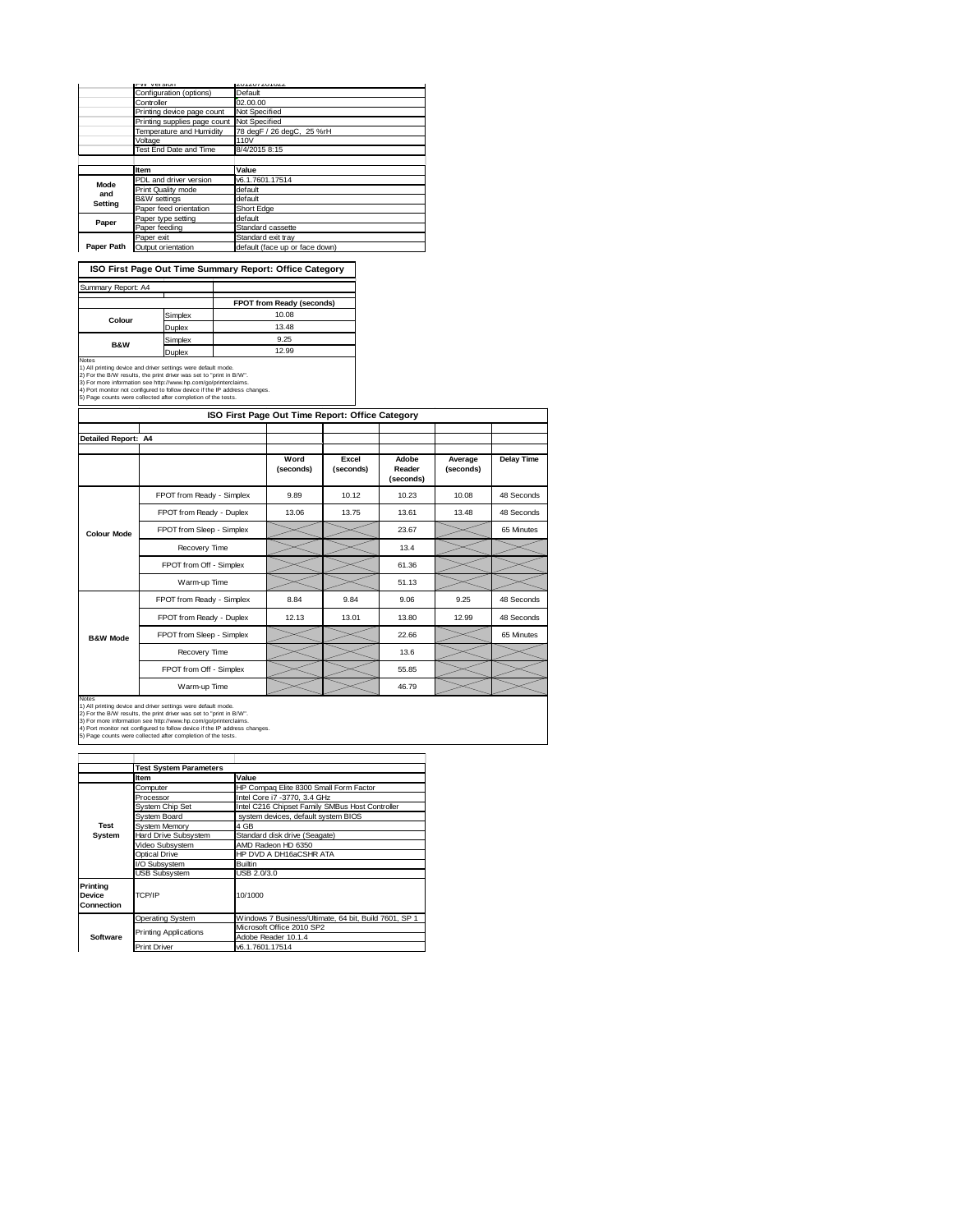#### **ISO/IEC 29183 Copy Productivity Report**

**Full Detailed Test Report ‐ LETTER**

|             | rull betailed Test Report - LETTER     |                                                         |
|-------------|----------------------------------------|---------------------------------------------------------|
|             | Xerox WorkCentre 6605DN                |                                                         |
|             |                                        |                                                         |
|             | <b>Machine Setup Information</b>       |                                                         |
|             | Test Start Date and Time 6/8/2015 4:11 |                                                         |
|             | <b>Tester BG</b>                       |                                                         |
|             |                                        | Machine name/model Xerox WorkCentre 6605DN              |
|             | Colour or B&W Colour                   |                                                         |
|             |                                        | FW Version 201207201622                                 |
|             | Configuration (options) Not Specified  |                                                         |
|             |                                        | Temperature and Humidity 79 degF / 26 degC, 41 %rH      |
|             | Test End Date and Time: 6/17/2015 7:33 |                                                         |
|             |                                        |                                                         |
|             | Pre-set Item                           | <b>Pre-set Value</b>                                    |
|             | Output Resolution Default              |                                                         |
|             | Output Quality Default                 |                                                         |
| <b>Mode</b> |                                        | Copying Mode Colour for Colour and B&W for B&W          |
|             | Auto Density Adjustment Default        |                                                         |
|             |                                        | Collating function Set in Control Panel                 |
| Paper       | Paper Sending Direction Default        |                                                         |
|             | Paper Type Setting Default             |                                                         |
| Paper       | Paper Feeding Tray 2                   |                                                         |
| Path        | Paper Exit Default                     |                                                         |
|             |                                        | Face Up Exit Default (face down)                        |
|             | <b>Fixing Capability Default</b>       |                                                         |
| Temporary   | Image Quality Stability Default        |                                                         |
| Stop        | Capacity of Paper Default              |                                                         |
|             | Others None                            |                                                         |
|             |                                        |                                                         |
|             | Paper Manufacturer HP / Xerox          |                                                         |
|             |                                        | Paper Weight 20lb / 75 g/m2                             |
| Paper       | Paper Size Letter / A4                 |                                                         |
|             |                                        | Paper type/name HP Multipurpose Ultra White / HP Office |
|             |                                        |                                                         |

Summary Report: **Letter**

|                                                                                                    | <b>SFCOT</b>      | sESAT (ipm)                |
|----------------------------------------------------------------------------------------------------|-------------------|----------------------------|
| Color                                                                                              | 15.4              | 36.8                       |
| <b>B&amp;W</b>                                                                                     | 11.7              | 36.8                       |
| Notes                                                                                              |                   |                            |
| First Copy Out and Copy Speed measured using ISO/IEC 29183, excludes<br>first<br>of<br>test<br>set | documents.<br>For | information<br>more<br>see |

J.

first set of test documents. For more information see<br>http://www.hp.com/go/printerclaims. Exact speed varies depending on the<br>system configuration and document.<br>NOTE: Copy count is limited to 99 by the Control Panel, which

| Detailed Report: LETTER |               |              |       |             |                |             |
|-------------------------|---------------|--------------|-------|-------------|----------------|-------------|
|                         |               |              |       |             |                |             |
|                         | <b>Target</b> | sFCOT (secs) |       | sEFTP (ipm) |                | sESAT (ipm) |
|                         |               |              | 1copy | 1copy+30sec | 1copy+4minutes |             |
|                         | A             | 15.30        | 3.92  | 25.84       | 31.42          | 36.81       |
|                         |               |              |       | 21 sets     | 99 sets        |             |
|                         | B             | 14.28        | 4.19  | 26.84       |                | 36.81       |
|                         |               |              |       | 21 sets     |                |             |
| Color                   | C             | 16.22        | 3.69  | 25.90       |                | 36.81       |
|                         |               |              |       | 21 sets     |                |             |
|                         | D             | 15.43        | 3.88  | 25.93       |                | 36.81       |
|                         |               |              |       | 21 sets     |                |             |
|                         | Average       | 15.4         | 3.9   | 26.1        | 31.4           | 36.8        |
|                         | A             | 12.21        | 4.91  | 28.02       | 31.26          | 36.81       |
|                         |               |              |       | 21 sets     | 99 sets        |             |
|                         | в             | 12.54        | 4.78  | 27.66       |                | 36.80       |
|                         |               |              |       | 21 sets     |                |             |
| <b>B&amp;W</b>          | C             | 10.93        | 5.48  | 28.91       |                | 36.81       |
|                         |               |              |       | 21 sets     |                |             |
|                         | D             | 10.95        | 5.47  | 27.78       |                | 36.81       |
|                         |               |              |       | 21 sets     |                |             |
|                         | Average       | 11.7         | 5.1   | 28.0        | 31.2           | 36.8        |

Notes<br>First Copy Out and Copy Speed measured using ISO/IEC 29183, excludes first set of test documents. For more information see<br>http://www.hp.com/go/printeclaims. Exact speed varies depending on the system configuration a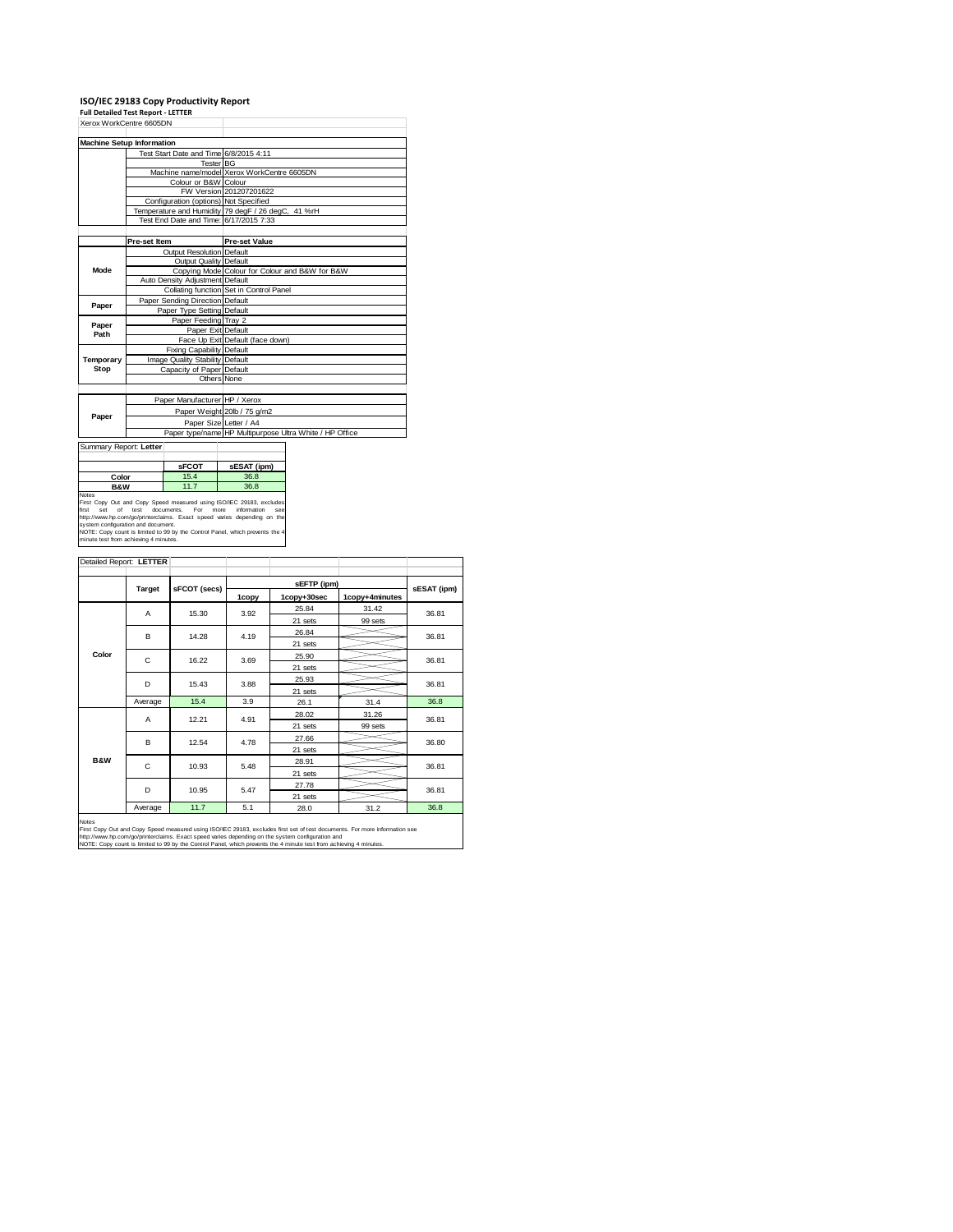# **ISO/IEC 29183 Copy Productivity Report Full Detailed Test Report ‐ A4**

|             | . an betaned Test Report - A+          |                                                         |
|-------------|----------------------------------------|---------------------------------------------------------|
|             | Xerox WorkCentre 6605DN                |                                                         |
|             |                                        |                                                         |
|             | <b>Machine Setup Information</b>       |                                                         |
|             | Test Start Date and Time 6/8/2015 4:11 |                                                         |
|             | <b>Tester</b> BG                       |                                                         |
|             |                                        | Machine name/model Xerox WorkCentre 6605DN              |
|             | Colour or B&W Colour                   |                                                         |
|             |                                        | FW Version 201207201622                                 |
|             | Configuration (options) Not Specified  |                                                         |
|             |                                        | Temperature and Humidity 79 degF / 26 degC, 41 %rH      |
|             | Test End Date and Time: 6/17/2015 7:33 |                                                         |
|             |                                        |                                                         |
|             | Pre-set Item                           | <b>Pre-set Value</b>                                    |
|             | <b>Output Resolution Default</b>       |                                                         |
|             | Output Quality Default                 |                                                         |
| <b>Mode</b> |                                        | Copying Mode Colour for Colour and B&W for B&W          |
|             | Auto Density Adjustment Default        |                                                         |
|             |                                        | Collating function Set in Control Panel                 |
| Paper       | Paper Sending Direction Default        |                                                         |
|             | Paper Type Setting Default             |                                                         |
| Paper       | Paper Feeding Tray 2                   |                                                         |
| Path        | Paper Exit Default                     |                                                         |
|             |                                        | Face Up Exit Default (face down)                        |
|             | <b>Fixing Capability Default</b>       |                                                         |
| Temporary   | Image Quality Stability Default        |                                                         |
| Stop        | Capacity of Paper Default              |                                                         |
|             | Others None                            |                                                         |
|             |                                        |                                                         |
|             | Paper Manufacturer HP / Xerox          |                                                         |
| Paper       |                                        | Paper Weight 20lb / 75 g/m2                             |
|             | Paper Size Letter / A4                 |                                                         |
|             |                                        | Paper type/name HP Multipurpose Ultra White / HP Office |

Summary Report: **A4**

|                                                                     | <b>SFCOT</b> | sESAT (ipm)               |
|---------------------------------------------------------------------|--------------|---------------------------|
| Colour                                                              | 15.2         | 35.0                      |
| <b>B&amp;W</b>                                                      | 12.9         | 35.0                      |
| <b>Notes</b>                                                        |              |                           |
| First Copy Out and Copy Speed measured using ISO/IEC 29183, exclude |              |                           |
| firet<br>test documents<br>of<br>cot                                | For.         | information<br>more<br>c. |

a b

First Copy Out and Copy Speed measured using ISO/IEC 29183, excludes<br>first set of test documents. For more information see<br>http://www.hp.com/go/printenclaims. Exact speed varies depending on the<br>NOTE: Copy count is limited

| Detailed Report: A4 |               |              |       |             |                |             |
|---------------------|---------------|--------------|-------|-------------|----------------|-------------|
|                     |               |              |       |             |                |             |
|                     | <b>Target</b> | sFCOT (secs) |       | sEFTP (ipm) |                | sESAT (ipm) |
|                     |               |              | 1copy | 1copy+30sec | 1copy+4minutes |             |
|                     | A             | 13.86        | 4.32  | 25.66       | 30.01          | 35.05       |
|                     |               |              |       | 20 sets     | 99 sets        |             |
|                     | B             | 15.44        | 3.88  | 25.19       |                | 35.04       |
|                     |               |              |       | 20 sets     |                |             |
| Colour              | C             |              | 3.91  | 25.24       |                |             |
|                     |               | 15.31        |       | 20 sets     |                | 35.04       |
|                     |               | 16.04        | 3.73  | 25.88       |                | 35.04       |
|                     | D             |              |       | 20 sets     |                |             |
|                     | Average       | 15.2         | 3.9   | 25.4        | 30.0           | 35.0        |
|                     | A             | 12.66        | 4.74  | 26.88       | 29.91          | 35.04       |
|                     |               |              |       | 20 sets     | 99 sets        |             |
|                     | B             |              | 4.62  | 27.56       |                | 35.05       |
|                     |               | 12.96        |       | 20 sets     |                |             |
| <b>B&amp;W</b>      | C             | 12.72        | 4.71  | 26.57       |                | 35.06       |
|                     |               |              |       | 20 sets     |                |             |
|                     | D             | 13.03        | 4.59  | 26.27       |                | 35.05       |
|                     |               |              |       | 20 sets     |                |             |
| Notes               | Average       | 12.9         | 4.6   | 26.8        | 29.9           | 35.0        |

Notes<br>First Copy Out and Copy Speed measured using ISO/IEC 29183, excludes first set of test documents. For more information see<br>http://www.fp.com/go/printeclaims. Exact speed varies depending on the system configuration a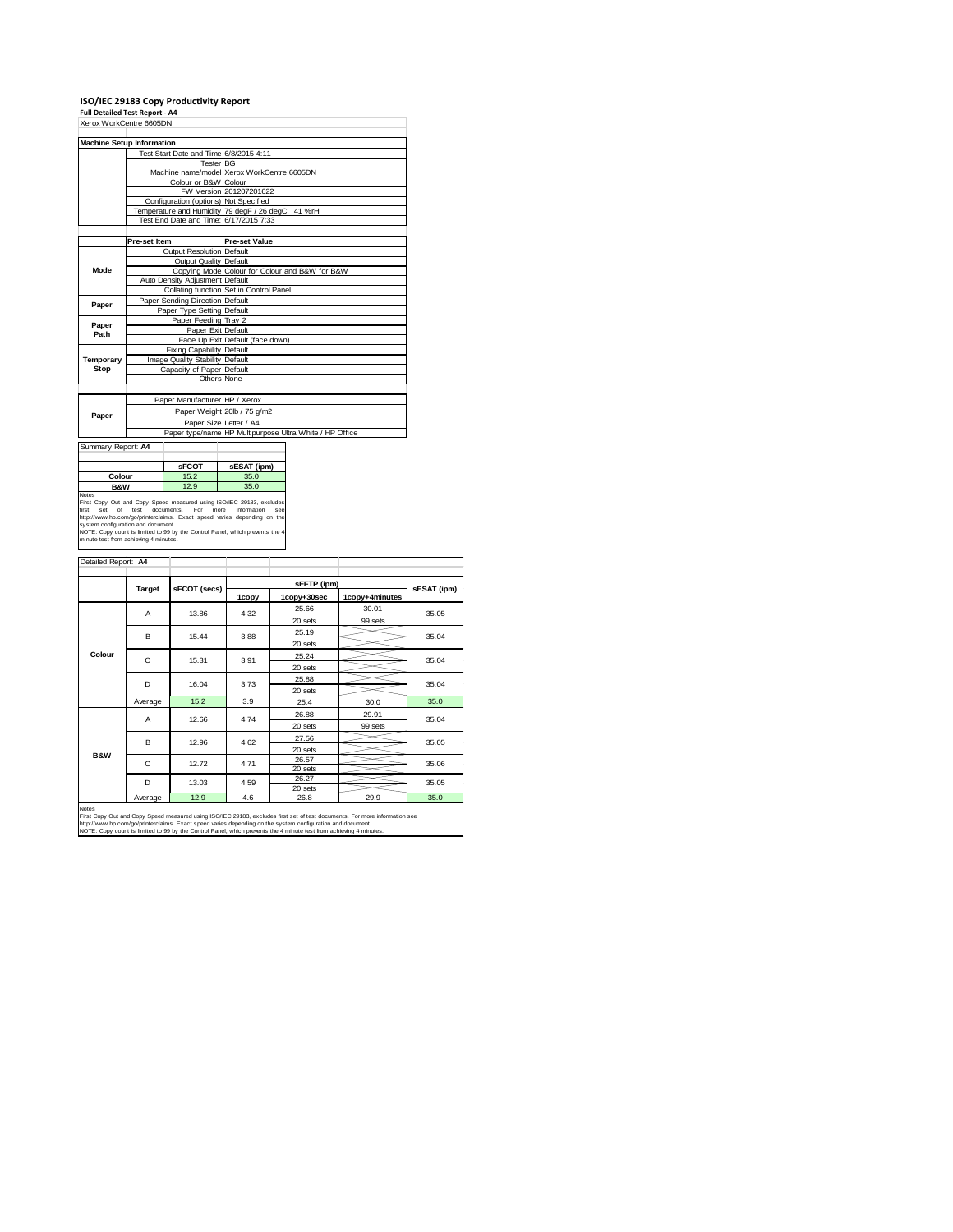### **ISO/IEC 24735 Copy Productivity Report Full Detailed Test Report ‐ LETTER**

| <b>Machine Setup Information</b>         |                                                                 |
|------------------------------------------|-----------------------------------------------------------------|
| Test Start Date and Time 12/5/2012 18:56 |                                                                 |
| Tester <sup>BG</sup>                     |                                                                 |
|                                          | Machine name/model Xerox WorkCentre 6605DN                      |
| Colour or B&W Colour                     |                                                                 |
|                                          | FW Version 201207201622                                         |
| Configuration (options) Not Specified    |                                                                 |
|                                          | Temperature and Humidity 75 degF / 24 degC, 29 %rH              |
| Test End Date and Time: 12/5/2012 22:07  |                                                                 |
|                                          |                                                                 |
| Pre-set Item                             | <b>Pre-set Value</b>                                            |
| Output Resolution Default                |                                                                 |
| Output Quality Default                   |                                                                 |
| Copying Mode Default                     |                                                                 |
| Auto Density Adjustment Default          |                                                                 |
|                                          | Collating function Activated (if not activated in default mode) |
| Paper Sending Direction Default          |                                                                 |
| Paper Type Setting Default               |                                                                 |
|                                          | Paper Feeding Standard cassette                                 |
|                                          | Paper Exit Standard exit tray                                   |
| Face Up Exit Default                     |                                                                 |
| Fixing Capability Default                |                                                                 |
| Image Quality Stability Default          |                                                                 |
| Capacity of Paper Default                |                                                                 |
|                                          | Others Default                                                  |
|                                          |                                                                 |
| Paper Manufacturer HP / Xerox            |                                                                 |
|                                          | Paper Weight 20lb / 75 g/m2                                     |
| Paper Size Letter / A4                   |                                                                 |
|                                          |                                                                 |

| ISO/IEC 24735 Copy Productivity Report |                                                     |             |            |                 |                 |                 |  |
|----------------------------------------|-----------------------------------------------------|-------------|------------|-----------------|-----------------|-----------------|--|
| Detailed Report: LETTER                |                                                     |             |            |                 |                 |                 |  |
|                                        |                                                     | FSOT (secs) | EFTP (ipm) |                 |                 | ESAT (ipm)      |  |
|                                        | <b>Copying Mode</b>                                 | 1 set only  | 1 set only | $1$ set + 30sec | $1 set + 4 min$ | $1$ set + 30sec |  |
| <b>Color Mode</b>                      | 1:1                                                 | 28.02       | 8.56       | 24.89           | 29.60           | 35.50           |  |
|                                        |                                                     |             | (1 set)    | 7 sets          | 35 sets         |                 |  |
|                                        | 1:2                                                 | 30.96       | 7.74       | 17.90           |                 | 24.28           |  |
|                                        |                                                     |             | $1$ set)   | 6 sets          |                 |                 |  |
|                                        | 2:2                                                 | 40.09       | 5.98       | 14.34           |                 | 22.04           |  |
|                                        |                                                     |             | (1 set)    | 5 sets          |                 |                 |  |
| <b>B&amp;W</b> mode                    | 1:1                                                 | 19.05       | 12.60      | 28.58           | 30.54           | 35.91           |  |
|                                        |                                                     |             |            | 7 sets          | 36 sets         |                 |  |
|                                        | 1:2                                                 | 23.97       | 10.00      | 19.18           |                 | 24.28           |  |
|                                        |                                                     |             |            | 6 sets          |                 |                 |  |
|                                        | 2:2                                                 | 31.76       | 7.54       | 15.94           |                 | 22.10           |  |
|                                        |                                                     |             |            | 5 sets          |                 |                 |  |
| <b>Notes</b>                           | Reports located: http://www.hp.com/go/printerclaims |             |            |                 |                 |                 |  |